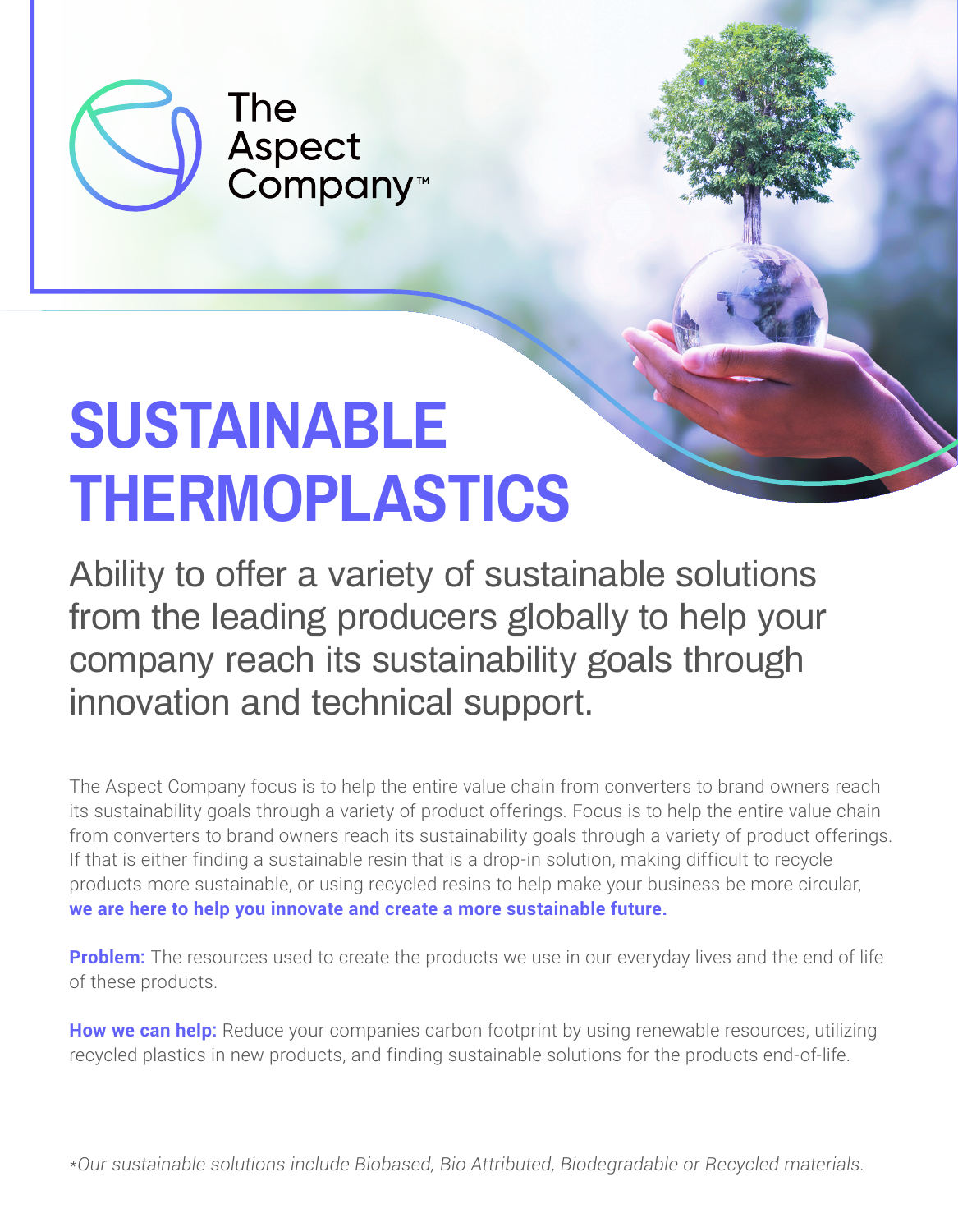## **The Aspect Company's Green Solutions fall under four categories**

## Bio Attributed Bioplastic

**Products:** PE & EVA

- Substituting fossil-based naphtha with alternative feedstock (e.g. vegetable oils, organic waste/by-products
- These materials are a drop in solution to conventional resins and remain fully recyclable

**Products:** Bio-PE & EVA

- Substituting fossil-based naphtha with alternative feedstock (e.g. vegetable oils, organic waste/by-products)
- These materials are a drop in solution to conventional resins and remain fully recyclable

### Biodegradable Recycled

**Products:** PBAT, PLA, PHA, PBS

• Helps make difficult to recycle products more sustainable

• Meets requirements as a compostable polymer under ASTM testing method

- Helps build a circular economy by using a recycled feedstock and diverting waste from the landfill
- **Post-Consumer Recycled (PCR):** Produced from a product used by a consumer
- **Post Industrial Recycled (PIR):** Plasticscrap or waste reintroduce into prime production